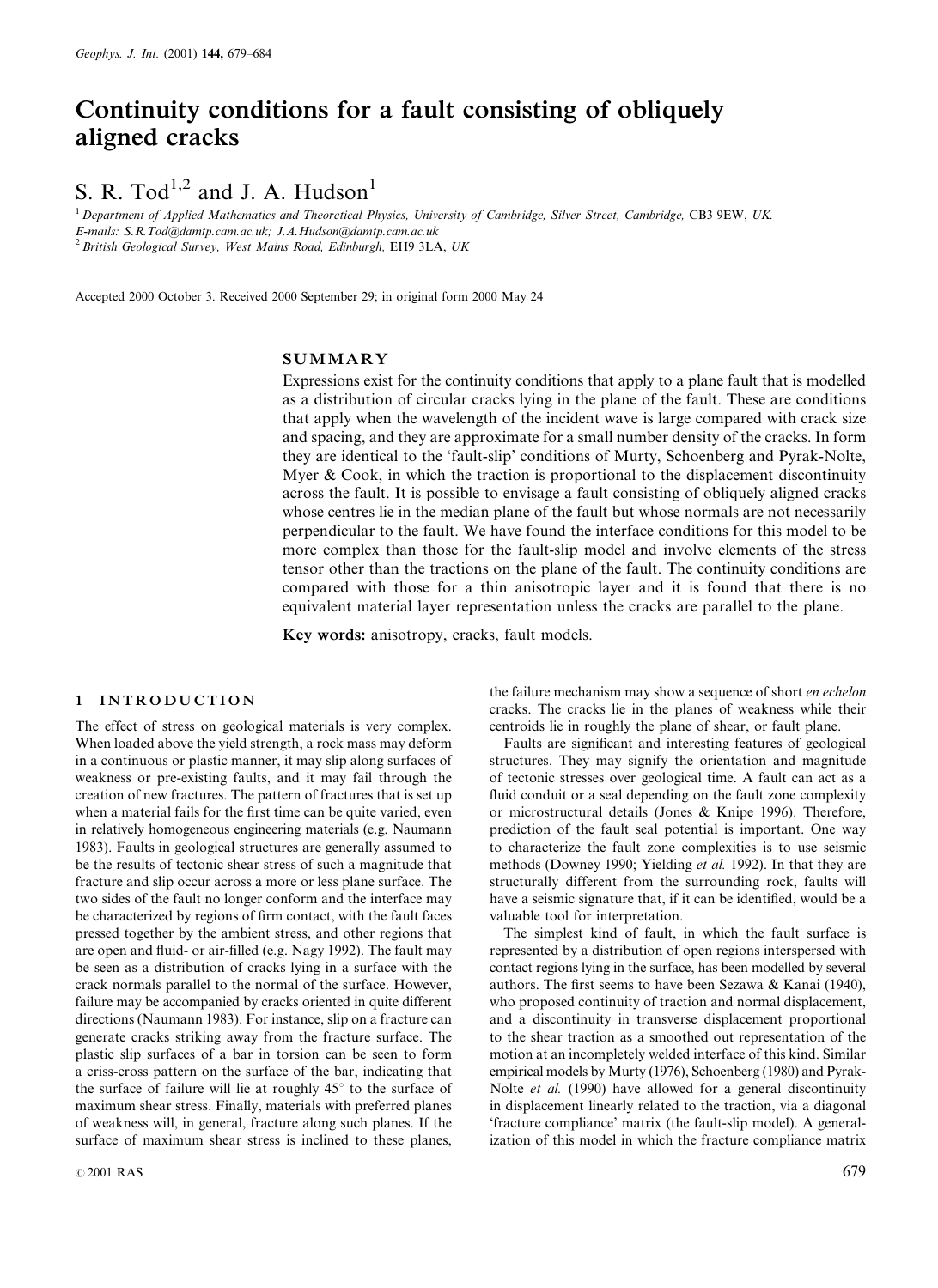has non-zero off-diagonal terms has been proposed (Schoenberg & Douma 1988; Nakagawa et al. 2000), resulting in an `anisotropic fault'. Such models have been shown to be applicable at long wavelengths for the fault model consisting of a distribution of cracks lying in a plane; they fail to take into account the scattering present at shorter wavelengths. Expressions have been derived for the coefficients in the relation between displacement discontinuity and traction in the case where the density of open regions, or cracks, is small (Hudson et al. 1996b) and where it is large (Hudson et al. 1997). The latter model has been used to interpret seismic data from vertical seismic profiles with good results (Worthington & Hudson 2000).

A straightforward extension of the model of the fault as a plane distribution of cracks lying in the fault plane (Hudson et al. 1996b) is one where the cracks are aligned with one another but with normals at an arbitrary angle to the fault plane (see Fig. 1). A 2-D numerical simulation of a periodic array of inclined cracks was carried out by Mikata & Achenbach (1988).

Following the discussion above, we may consider the fault plane to be the slip plane dictated by the stress field, while the cracks lie in planes of weakness of the material. For convenience we assume that the centroids of the cracks lie in the fault plane and, assuming that the cracks are of random shape, take the mean crack to be circular (see Fig. 2).

We analyse the effect that this crack distribution has on seismic waves using the method of smoothing and we work to second order in the number density of cracks. The results are valid for wavelengths long compared with the crack size and spacing, and for small crack number densities.

## 2 THEORY

Following Hudson *et al.* (1996b), the formula for the mean<br>displacement  $\langle \mathbf{u} \rangle$  in response to an incident field  $\mathbf{u}^0$  scattered by<br>a distribution of scatterers is<br> $\langle \mathbf{u} \rangle = \mathbf{u}^0 + \varepsilon N \langle \mathbf{S}^1 \rangle \langle \mathbf{u}$ displacement  $\langle u \rangle$  in response to an incident field  $u^0$  scattered by a distribution of scatterers is

$$
\langle \mathbf{u} \rangle = \mathbf{u}^0 + \varepsilon N \langle \mathbf{S}^1 \rangle \langle \mathbf{u} \rangle - \varepsilon^2 \left( N^2 \langle \mathbf{S}^1 \rangle^2 - N(N-1) \langle \mathbf{S}^1 \mathbf{S}^2 \rangle \right) \langle \mathbf{u} \rangle
$$
  
+  $\mathcal{O}(\varepsilon^3)$ , (1)

where N is the total number of cracks,  $\varepsilon \langle S^1 \rangle$  is the mean scattering operator for the cracks and  $\epsilon^2 \langle S^1S^2 \rangle$  is the mean of the operator for sequential scattering at two separate cracks.



Figure 1. The fault model, consisting of a distribution of parallel cracks aligned at an angle to the fault plane (dashed line) in which they are centred and enclosed within the 'fault region' (dotted lines).



Figure 2. Schematic of a fault model in which the mean crack shape is taken to be circular.

We define the crack density  $\varepsilon$  to be

$$
\varepsilon = v^s a^2 \,,\tag{2}
$$

where  $v^s$  is the number of cracks per unit area of fault and a is the mean diameter of a crack. cracks per unit area of fault and *c*<br>rack.<br>serator applied to the mean field i<br> $\left[\frac{1}{a^2}\int_{\mathbf{S}} U_{kl} (t_l(\langle \mathbf{u} \rangle)|_{\Sigma}; \xi + \mathbf{X}) dS_{\mathbf{X}}\right]$ ć

The mean scattering operator applied to the mean field is

$$
\varepsilon N \langle S_i^1 \rangle \langle \mathbf{u} \rangle = \frac{a^3}{\mu} \int_{\mathscr{S}} v^s(\xi) \left[ \frac{1}{a^2} \int_{\Sigma} U_{kl} \left( t_l(\langle \mathbf{u} \rangle) \Big|_{\Sigma}; \xi + \mathbf{X} \right) dS_{\mathbf{X}} \right] \times c_{kjmq}^0 \frac{\partial G_l^m}{\partial \xi_q} (\mathbf{x}, \xi) n_j dS_{\xi}, \tag{3}
$$

where **n** is the normal to the typical crack, **c**<sup>0</sup> is the stiffness<br>tensor of the homogeneous material in which the cracks are<br>embedded,<br> $c_{ipjq}^0 = \lambda \delta_{ip} \delta_{jq} + \mu (\delta_{ij} \delta_{pq} + \delta_{iq} \delta_{pj})$ , (4) tensor of the homogeneous material in which the cracks are embedded,

$$
c_{ipjq}^0 = \lambda \delta_{ip} \delta_{jq} + \mu \left( \delta_{ij} \delta_{pq} + \delta_{iq} \delta_{pj} \right), \tag{4}
$$

 $\mathscr S$  is the fault surface in which the centroids  $\xi$  of the cracks lie with number density  $v^s(\xi)$ ,  $\xi + X$  is a point on the surface  $\Sigma$  of a typical crack,  $t(\langle u \rangle)|_{\Sigma}$  is the traction on the crack due to the displacement field  $\langle \mathbf{u} \rangle$ , and  $\left(\frac{a}{\mu}\right)U_{kl}(t_i; \xi + \mathbf{X})$  is the kth component of the discontinuity in displacement on the crack due to tractions  $t$  on the faces. The displacements  $u$  for any specific distribution of cracks are discontinuous across the face of each crack, but we expect the mean field, which is an expectation over all such distributions, to be continuous. However, we also expect that it will vary rapidly across the 'fault region', which we may define as a thin layer enclosing the cracks (see Fig. 1). If this is the case, the corresponding stresses will also vary continuously but rapidly across the fault region. The interface conditions that we derive are continuity conditions across the layer defining the fault region, in the case where the layer<br>thickness is negligibly small compared with a wavelength.<br>To evaluate thickness is negligibly small compared with a wavelength.

To evaluate

the layer defining the fault region, in the case where the layer thickness is negligibly small compared with a wavelength.  
To evaluate  

$$
\frac{1}{a^2} \int_{\Sigma} U_{kl} (t_l(\langle \mathbf{u} \rangle)|_{\Sigma}; \mathbf{X}) dS_{\mathbf{X}},
$$
(5)

we may replace  $t_l$  by  $\tilde{t}_l + t'_l$ , the sum of a constant component,  $\tilde{t}_l = \tilde{\sigma}_l t_l$ , where  $\tilde{\sigma}_{lr}$  is the mean of the two values of  $\sigma_{lr} (\langle \mathbf{u} \rangle)$  on either side of the fault region,  $\tilde{t}_l = \tilde{\sigma}_{lr} n_r$ , where  $\tilde{\sigma}_{lr}$  is the mean of the two values of  $\sigma_{lr} (\langle \mathbf{u} \rangle)$  on either side of the fault region,

$$
\tilde{\sigma}_{lr} = \frac{1}{2} \left[ \sigma_{lr} \big|_{x_3 = 0_+} + \sigma_{lr} \big|_{x_3 = 0_-} \right],\tag{6}
$$

and  $t'_l$  is the remainder. Due to the linearity of  $U_{kl}$ , we may write eq. (5) as write eq. (5) as

$$
\frac{1}{a^2} \int_{\Sigma} U_{kl} \left( \tilde{t}_l |_{\Sigma} ; \mathbf{X} \right) dS_{\mathbf{X}} + \frac{1}{a^2} \int_{\Sigma} U_{kl} \left( t'_l |_{\Sigma} ; \mathbf{X} \right) dS_{\mathbf{X}} . \tag{7}
$$

Clearly  $t'_l$  changes sign across the crack face; if it were a completely anti-symmetric function, we would have completely anti-symmetric function, we would have

$$
\frac{1}{a^2} \int_{\Sigma} U_{kl} \left( t'_l |_{\Sigma}; \mathbf{X} \right) dS_{\mathbf{X}} = 0, \tag{8}
$$

and we assume this to be approximately true in all cases. Thus,

$$
\varepsilon N \langle S_i^1 \rangle \langle \mathbf{u} \rangle = \frac{a^3}{\mu} \int_{\mathscr{S}} v^s(\xi) \bar{U}_{ki} \tilde{\sigma}_{lr}(\langle \mathbf{u} \rangle) n_r c_{kjmq}^0 \frac{\partial G_l^m}{\partial \xi_q} (\mathbf{x}, \xi) n_j dS_{\xi},
$$
\n(9)

© 2001 RAS, GJI 144, 679-684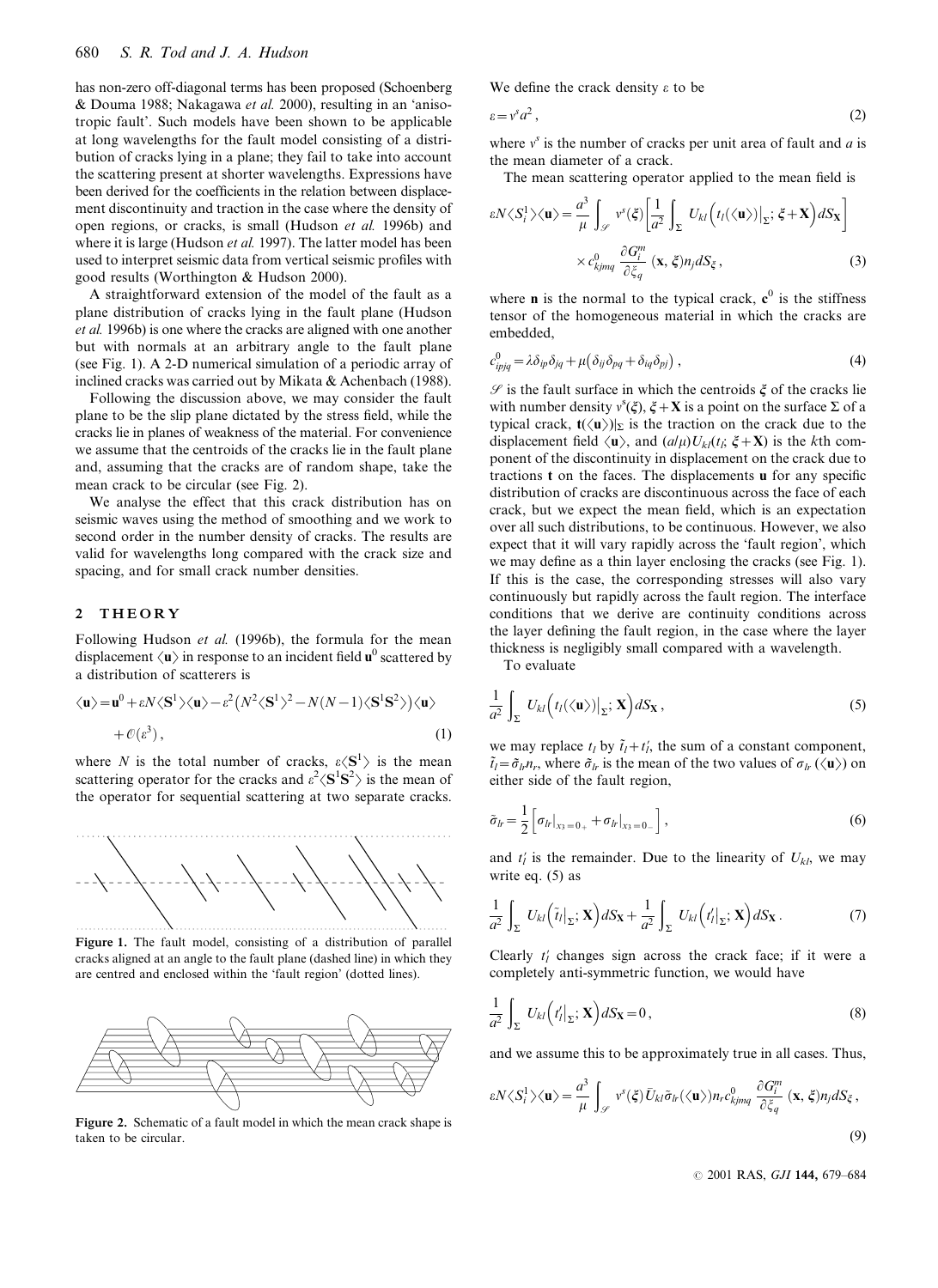$$
\bar{U}_{kl} = \frac{1}{a^2} \int_{\Sigma} U_{kl}(1; \mathbf{X}) dS_{\mathbf{X}},
$$
\n(10)

and we have again used the fact that  $U_{kl}(t_i; X)$  is linear in t. Similarly,  $a^2$  J<sub>Σ</sub><br>
and we have again used the fact that *L*<br>
Similarly,<br>  $(N^2 \langle S_i^1 \rangle \langle S^2 \rangle - N(N-1) \langle S_i^1 S^2 \rangle) \langle \mathbf{u} \rangle$  $\frac{1}{1}$ 

$$
\varepsilon^{2} (N^{2} \langle S_{i}^{1} \rangle \langle S^{2} \rangle - N(N-1) \langle S_{i}^{1} S^{2} \rangle) \langle \mathbf{u} \rangle
$$
\n
$$
= \frac{a^{3}}{\mu} \int_{\mathscr{S}} \int_{\mathscr{S}} v^{s}(\zeta) [v^{s}(\xi) - v^{s}(\xi|\zeta)] c_{kjmq}^{0} \frac{\partial G_{i}^{m}}{\partial \xi_{q}} (\mathbf{x}, \xi) n_{j} \bar{U}_{kl} n_{r}
$$
\n
$$
\times c_{lrpt}^{0} \frac{\partial}{\partial \xi_{t}} \left[ A_{wnx} \frac{\partial G_{p}^{u}}{\partial \zeta_{v}} (\xi, \zeta) \frac{\partial \langle u_{n} \rangle}{\partial \zeta_{x}} (\zeta) \right] dS_{\xi} dS_{\zeta}, \qquad (11)
$$

where

$$
A_{wnx} = \frac{a^3}{\mu} c_{kjuv}^0 c_{lmx}^0 n_j n_r \bar{U}_{kl}
$$
\n(12)

and  $v^s(\xi|\zeta)$  is the conditional number density.

We wish to represent eqs (9) and (11) as radiation from discontinuities in displacement and traction on the fault  $\mathcal{S}$ . Suppose we have

$$
\begin{aligned}\n[\langle \mathbf{u} \rangle] &= \mathbf{A}(x_1, x_2) \\
[\langle \mathbf{t} \rangle] &= \mathbf{B}(x_1, x_2)\n\end{aligned}\n\quad \text{on } x_3 = 0.\n\tag{13}
$$

The associated radiation is given (e.g. Hudson 1980b) by v, where iated radiation is given (e.g. Hudson 1980b) b<br>iated radiation is given (e.g. Hudson 1980b) b

$$
v_i(\mathbf{x}) = \int_{\mathscr{S}} \left[ A_k(\xi_1, \xi_2) c_{k3pq}^0 \frac{\partial G_i^p}{\partial \xi_q} (\mathbf{x}, \xi) - B_k(\xi_1, \xi_2) G_i^k(\mathbf{x}, \xi) \right] dS_{\xi}.
$$
\n(14)

In order to identify this with the second and third terms in eq. (1), we need to bring it into the form

$$
v_i(\mathbf{x}) = \int_{\mathcal{S}} C_k(\xi_1, \xi_2) n_j c_{kjpq}^0 \frac{\partial G_i^p}{\partial \xi_q} (\mathbf{x}, \xi) dS_{\xi}.
$$
 (15)

To do this, we write

$$
B_k(x_1, x_2) = \frac{\partial}{\partial x_1} B_{k1}(x_1, x_2) + \frac{\partial}{\partial x_2} B_{k2}(x_1, x_2), \qquad (16)
$$

so that eq. (14) becomes

$$
v_i(\mathbf{x}) = \int_{\mathscr{S}} \left[ A_k(\xi_1, \xi_2) c_{k3pq}^0 \frac{\partial G_i^p}{\partial \xi_q} (\mathbf{x}, \xi) + B_{p\gamma}(\xi_1, \xi_2) \frac{\partial G_i^p}{\partial \xi_\gamma} (\mathbf{x}, \xi) \right] dS_{\xi},
$$
\n(17)

where the suffix  $\gamma$  is summed over 1, 2 only. For equality with eq. (15), we must have

$$
A_{k}c_{k3p\gamma}^{0} + B_{p\gamma} = C_{k}n_{j}c_{kjp\gamma}^{0},
$$
  

$$
A_{k}c_{k3p3}^{0} = C_{k}n_{j}c_{kjp3}^{0}
$$
 (18)

for  $\gamma=1$ , 2, and  $p=1$ , 2, 3.

 $© 2001 RAS, GJI$  144, 679-684

If the material outside the fault is isotropic, then

$$
A_{\gamma} = C_{\gamma} n_3 + C_3 n_{\gamma},
$$
  
\n
$$
(\lambda + 2\mu) A_3 = \lambda (C_1 n_1 + C_2 n_2) + (\lambda + 2\mu) C_3 n_3,
$$
  
\n
$$
(\lambda + 2\mu) B_{11} = 2\mu (2(\lambda + \mu) C_1 n_1 + \lambda C_2 n_2),
$$
  
\n
$$
B_{12} = \mu (C_1 n_2 + C_2 n_1) = B_{21},
$$
  
\n
$$
(\lambda + 2\mu) B_{22} = 2\mu (\lambda C_1 n_1 + 2(\lambda + \mu) C_2 n_2),
$$
  
\n
$$
B_{3\gamma} = 0
$$
\n(19)

for  $\gamma=1$ , 2. This corresponds exactly to the result derived for point dislocations by Hudson (1969). This corresponds exactles and the Hudson (196<br>
ing eq. (15) with the sum<br>  $\bar{U}_{kl} \left[ \tilde{\sigma}_{lr} n_r - c_{lrsl}^0 n_r A_{wnn} \right]$ 

Identifying eq. (15) with the sum of eqs (9) and (11), we have

$$
C_{k}(\xi) = \frac{\varepsilon a}{\mu} \bar{U}_{kl} \left[ \tilde{\sigma}_{lr} n_{r} - c_{lrsl}^{0} n_{r} A_{wnx} \int_{\mathscr{S}} \left[ v^{s} - v^{s}(\xi|\xi) \right] \times \frac{\partial^{2} G_{s}^{\mu}}{\partial \xi_{r} \partial \zeta_{r}} (\xi, \xi) \frac{\partial \widetilde{\langle u_{n} \rangle}}{\partial \zeta_{x}} (\xi) dS_{\zeta} \right]
$$

$$
= \frac{\varepsilon a}{\mu} \bar{U}_{kl} \left[ \delta_{ln} + \frac{\varepsilon a}{\mu^{2}} c_{lgsl}^{0} n_{q} c_{mjuv}^{0} n_{j} \bar{U}_{mn} K_{stuv}^{s} \right] \tilde{\sigma}_{nr} n_{r}, \qquad (20)
$$

where

$$
K_{\text{stuv}}^s = -\mu \int_{\mathscr{S}} \left[1 - n^s(\xi - \zeta)\right] \frac{\partial^2 G_s^u}{\partial \xi_t \partial \zeta_v} (\xi - \zeta) dS_{\zeta},\tag{21}
$$

$$
n^{s}(\xi - \zeta) = \frac{v^{s}(\xi|\zeta)}{v^{s}}\,,\tag{22}
$$

and we have corrected a sign error in eq. (16) of Hudson et al. (1996b).

Now, if we let  $X = \xi - \zeta$ , which represents the distance between two points on the fault plane  $\mathcal{S}$ , we have

$$
K_{\text{stuv}}^s = \mu \int_{\mathscr{S}} \left[1 - n^s(X)\right] \frac{\partial^2 G_s^u}{\partial X_t \partial X_v} \left(\mathbf{X}\right) dS_{\mathbf{X}},\tag{23}
$$

where  $X=|\mathbf{X}|$ , and we have further assumed that  $n^s$  depends on X only.

Exploiting the symmetries of eq. (20), we replace it by

$$
C_k = \frac{\varepsilon a}{\mu} V_{kn} n_r \tilde{\sigma}_{nr},
$$
\nwhere

where

$$
V_{kn} = \bar{U}_{kl} \bigg[ \delta_{ln} + \frac{\varepsilon a}{\mu^2} \, c_{lqs}^0 n_q c_{mjuv}^0 n_j \bar{U}_{mn} \tilde{K}_{stuv} \bigg] \tag{25}
$$

and

$$
4\tilde{K}_{stuv} = K_{stuv}^s + K_{stvu}^s + K_{tsuv}^s + K_{tsvu}^s.
$$
\n
$$
(26)
$$

We may further symmetrize  $C$  by exploiting the symmetries of  $\tilde{\sigma}$ , and thus replace  $\tilde{\sigma}_{nr}$  in eq. (24) by (1/2)  $(\delta_{np}\delta_{rq}+\delta_{rp}\delta_{nq})\tilde{\sigma}_{pq}$ . We choose not to use this throughout the remainder of this paper for the sake of brevity.

We follow the same approach as Hudson (1980a) in approximating Green's function in the long-wavelength near-field limit,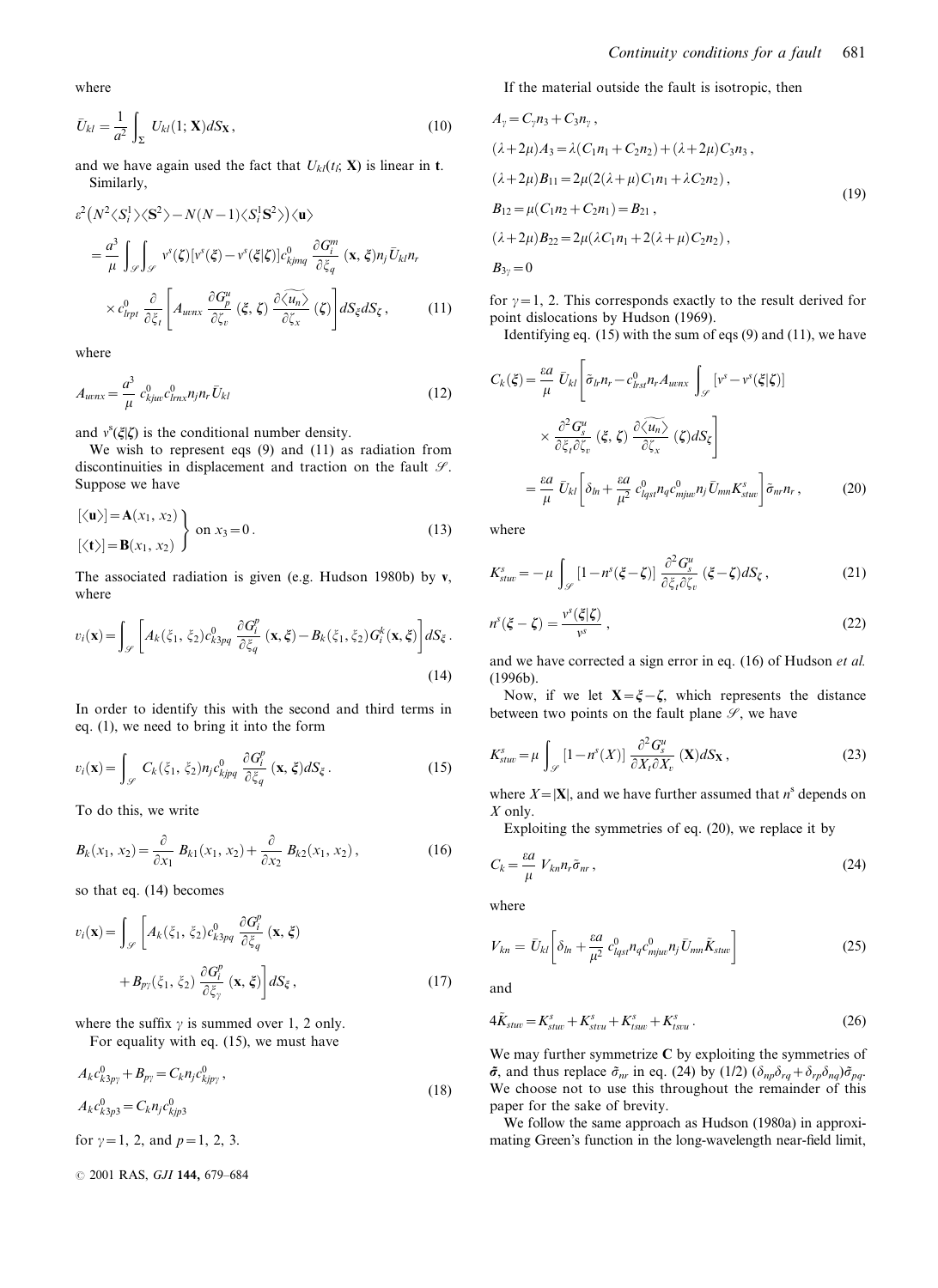so the non-zero terms of the  $\tilde{K}_{stuv}$  are

682 *S. R. Tod and J. A. Hudson*  
\nso the non-zero terms of the 
$$
\tilde{K}_{stuv}
$$
 are  
\n
$$
\tilde{K}_{\kappa\eta\gamma\tau} = \frac{1}{32} \int_0^\infty \frac{\partial n^s}{\partial X} \frac{dX}{X} \left[ \left( 1 - \frac{\beta^2}{\alpha^2} \right) \delta_{\kappa\eta} \delta_{\gamma\tau} - \left( 3 + \frac{\beta^2}{\alpha^2} \right) \left( \delta_{\kappa\gamma} \delta_{\eta\tau} + \delta_{\kappa\tau} \delta_{\eta\gamma} \right) \right],
$$
\n
$$
\tilde{K}_{33\eta\tau} = \frac{1}{8} \int_0^\infty \frac{\partial n^s}{\partial X} \frac{dX}{X} \left( 1 - \frac{\beta^2}{\alpha^2} \right) \delta_{\eta\tau} = \tilde{K}_{\eta\tau 33},
$$
\n
$$
\tilde{K}_{3\eta 3\tau} = \frac{1}{16} \int_0^\infty \frac{\partial n^s}{\partial X} \frac{dX}{X} \left( 3 - 2 \frac{\beta^2}{\alpha^2} \right) \delta_{\eta\tau} = \tilde{K}_{3\eta\tau 3}
$$
\n
$$
= \tilde{K}_{\eta 33\tau} = \tilde{K}_{\eta 3\tau 3},
$$
\n
$$
\tilde{K}_{3333} = -\frac{1}{4} \int_0^\infty \frac{\partial n^s}{\partial X} \frac{dX}{X} \left( 1 - 3 \frac{\beta^2}{\alpha^2} \right)
$$

for  $\kappa$ ,  $\eta$ ,  $\gamma$ ,  $\tau$  = 1, 2.  $, \gamma$ 

Adopting the same functional dependence of  $n<sup>s</sup>$  on X as Hudson et al. (1996b),

$$
n^{s}(X) = \begin{cases} 1 - e^{-(X - 2a)^{2}/l^{2}}, & X \ge 2a \\ 0, & 0 \le X < 2a \end{cases}
$$
 (28)

where  $l$  represents the crack spacing, we find that

$$
\int_0^\infty \frac{\partial n^s}{\partial X} \frac{dX}{X} = \pi (v^s)^{1/2} \,. \tag{29}
$$

Thus eq.  $(1)$  may be seen to represent the mean field as a sum of the incident field together with radiation from discontinuities on the fault surface  $\mathcal{S}$ . The effect of the fault is, therefore, to introduce these discontinuities on  $\mathcal{S}$ ; the discontinuity in displacement is A, which is given in terms of  $C$  by eq. (19), and the discontinuity in traction is **B**, which is given in terms of  $C$  by eqs (16) and (19);  $C$  is given by eqs (24) and (25).

Finally, to evaluate  $\bar{U}_{kl}$  we use

$$
\frac{a}{\mu}\bar{U}_{kl}(t_l) = [\langle u_k \rangle],\tag{30}
$$

where  $\left[\langle u_k \rangle\right]$  is the displacement discontinuity on a crack with normal  $n$ , under the influence of tractions  $t$  on the crack face.

We now change to new axes oriented with the 3-axis normal to the crack, i.e. along **n**. Let  $\{l_{ii}\}$  be the rotation matrix, so that

$$
l_{3i} = n_i, \quad l_{ji} n_i = \delta_{j3}.
$$
\nThe displacement referred to the new axes is

The displacement referred to the new axes is

$$
l_{3i} = n_i, \quad l_{ji}n_i = \delta_{j3}.
$$
\nThe displacement referred to the new axes is

\n
$$
\left[ \langle u'_i \rangle \right] = l_{ij} \left[ \langle u_j \rangle \right]
$$
\n
$$
= \frac{a}{\mu} l_{ij} l_{pk} \bar{U}_{jk} (t'_p)
$$
\n
$$
= \frac{a}{\mu} \bar{\Psi}_{ip} (t'_p),
$$
\n(32)

where  $\bar{\mathcal{W}}_{ip}(t'_p)$  is  $\mu/a$  times the discontinuity in displacement in the  $x_i$ -direction due to tractions t' acting on a crack with its normal in the x<sub>3</sub>-direction. Expressions for  $\bar{\mathcal{U}}_{ip}$  are given by Hudson (1980a, 1981, 1988) and Hudson et al. (1996b). Thus,

$$
\bar{U}_{jk} = l_{pj} l_{qk} \bar{\mathcal{U}}_{pq} \,. \tag{33}
$$

For circular cracks  $\{\tilde{\mathcal{M}}_{pq}\}\$ is a diagonal matrix with  $\tilde{\mathcal{M}}_{11}=\tilde{\mathcal{M}}_{22}$ (Hudson 1980a), so we have

$$
\bar{U}_{jk} = (\delta_{jk} - n_j n_k) \bar{\mathcal{U}}_{11} + n_j n_k \bar{\mathcal{U}}_{33} .
$$
 (34)

Thus the continuity conditions for a fault consisting of obliquely aligned cracks are

ea

$$
[u_1] = \frac{\partial u}{\mu} (n_3 V_{1n} + n_1 V_{3n}) n_r \tilde{\sigma}_{nr},
$$
  
\n
$$
[u_2] = \frac{\partial u}{\mu} (n_3 V_{2n} + n_2 V_{3n}) n_r \tilde{\sigma}_{nr},
$$
  
\n
$$
[u_3] = \frac{\partial u}{\mu} \left( \frac{\lambda}{\lambda + 2\mu} (n_1 V_{1n} + n_2 V_{2n}) + n_3 V_{3n} \right) n_r \tilde{\sigma}_{nr},
$$
  
\n
$$
[t_1] = \varepsilon a \left[ 2 \left( \frac{2(\lambda + \mu)}{\lambda + 2\mu} n_1 V_{1n} + \frac{\lambda}{\lambda + 2\mu} n_2 V_{2n} \right) \frac{\partial}{\partial x_1} + (n_2 V_{1n} + n_1 V_{2n}) \frac{\partial}{\partial x_2} \right] n_r \tilde{\sigma}_{nr},
$$
  
\n
$$
[t_2] = \varepsilon a \left[ 2 \left( \frac{2(\lambda + \mu)}{\lambda + 2\mu} n_2 V_{2n} + \frac{\lambda}{\lambda + 2\mu} n_1 V_{1n} \right) \frac{\partial}{\partial x_2} + (n_2 V_{1n} + n_1 V_{2n}) \frac{\partial}{\partial x_1} \right] n_r \tilde{\sigma}_{nr},
$$
  
\n
$$
[t_3] = 0.
$$

We now examine the traction discontinuity, [t]. We first note that when the cracks are aligned in the plane of the fault,  $n_1=n_2=0$ , [t] is identically zero and the continuity conditions reduce to those of Hudson et al. (1996b),

$$
[\langle u_1 \rangle] = \frac{\varepsilon a}{\mu} V_{11} \sigma_{13},
$$
  
\n
$$
[\langle u_2 \rangle] = \frac{\varepsilon a}{\mu} V_{11} \sigma_{23},
$$
  
\n
$$
[\langle u_3 \rangle] = \frac{\varepsilon a}{\mu} V_{33} \sigma_{33},
$$
\n(36)

with  $\bar{U}_{kl}=\bar{\mathcal{W}}_{kl}$ . It may be noted that since the traction is continuous across the fault,  $\tilde{\sigma}$  has been replaced by  $\sigma$  on the right-hand sides of these equations. We may also compare these with the empirical continuity conditions given by Pyrak-Nolte et al. (1990),

$$
[u_1] = \frac{1}{\kappa_1} \sigma_{13},
$$
  
\n
$$
[u_2] = \frac{1}{\kappa_2} \sigma_{23},
$$
  
\n
$$
[u_3] = \frac{1}{\kappa_3} \sigma_{33},
$$
\n(37)

so that the two correspond exactly if

$$
[u_3] = \frac{1}{\kappa_3} \sigma_{33},
$$
  
so that the two correspond exactly if  

$$
\kappa_1 = \kappa_2 = \left(\frac{\varepsilon a}{\mu} V_{11}\right)^{-1},
$$

$$
\kappa_3 = \left(\frac{\varepsilon a}{\mu} V_{33}\right)^{-1}.
$$
 (38)

© 2001 RAS, GJI 144, 679-684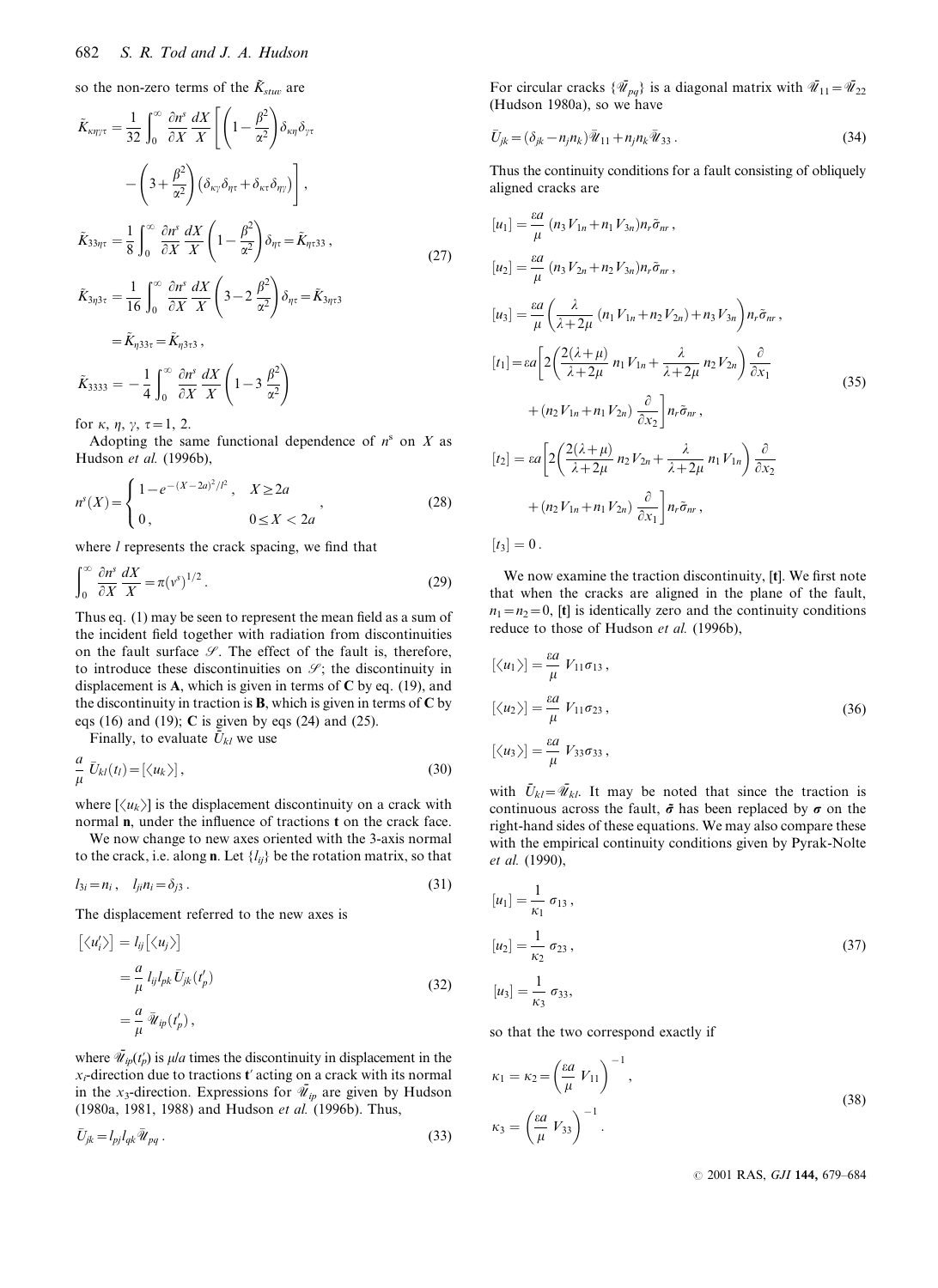A similar correspondence may be found with the empirical relations of Schoenberg (1980). Furthermore, under static loading perpendicular to the fault, or shear parallel to it, [t] vanishes, as it depends directly on derivatives parallel to the fault.

However, under dynamic conditions [t] is not zero in general and, as far as the authors are aware, no empirical conditions have been suggested that entail a discontinuity in traction, since such a discontinuity at an interface is normally taken to imply a distribution of uncompensated forces on the interface. The argument on which this is based relies on the process of taking a small disc of material, with one face above the interface and one below, and taking the limit as the thickness of the disc goes to zero. The disc then has zero mass but, if the tractions are unequal on either side of the interface, it is acted on by a finite force, thus implying a contradiction. However, in the case of the fault model we have chosen, this limit cannot be taken because the fault region is of finite, if small, thickness unless the cracks lie parallel to the fault, so there is, in fact, no contradiction in having a non-zero [t].

The origin of the discontinuity in the traction is clear. Although the tractions are continuous across a crack, the stress tensor is not. Since the fault has a different orientation from that of the cracks, we should expect the tractions across the fault to be discontinuous.

If a plane wave of the form  $qe^{i(k \cdot x - \omega t)}$  is incident on the fault (whose normal is in the  $x_3$ -direction), all quantities will depend on  $x_1, x_2, t$  through the factor  $e^{i(k_1x_1 + k_2x_2 - \omega t)}$ . In this case the operators  $\partial/\partial x_1$  and  $\partial/\partial x_2$  in eq. (35) can be replaced, respectively, by  $ik_1$  and  $ik_2$ .

### 3 CONTINUITY CONDITIONS FOR A THIN ANISOTROPIC LAYER

We compare our continuity conditions with those derived for a thin anisotropic layer of width h lying in  $0 \le x_3 \le h$  by a finite difference approximation in the  $x_3$ -direction. We assume that the wave propagates in a medium whose properties vary only in the  $x_3$ -direction and we consider a solution to the equations of motion of the form

$$
\mathbf{u} = \mathbf{F}(x_3) e^{i(k_1 x_1 + k_2 x_2 - \omega t)};
$$
\n(39)

this construction corresponds to a plane wave incident on the layer when it is set in homogeneous material above and below.

We integrate the equations of motion

$$
\frac{\partial \sigma_{ij}}{\partial x_j} = \rho' \frac{\partial^2 u_i}{\partial t^2}
$$
\n(40)

and the stress-strain relations

$$
e_{ij} = s'_{ijkl} \sigma_{kl} \tag{41}
$$

across the layer, where s' is the tensor of compliances and  $\rho'$  is the density of the material in the layer. In doing so, we make the approximations

$$
\int_0^h \sigma_{kl} dx_3 \simeq h \tilde{\sigma}_{kl},
$$
  

$$
\int_0^h u_j dx_3 \simeq h \tilde{u}_j.
$$
 (42)

 $© 2001 RAS, GJI$  144, 679-684

In this way we obtain conditions for the discontinuities in displacements and tractions across the layer,

$$
[u_1] = 2hs'_{13kl}\tilde{\sigma}_{kl} - ik_1h\tilde{u}_3,
$$
  
\n
$$
[u_2] = 2hs'_{23kl}\tilde{\sigma}_{kl} - ik_2h\tilde{u}_3,
$$
  
\n
$$
[u_3] = hs'_{33kl}\tilde{\sigma}_{kl},
$$
  
\n
$$
[t_1] = -h\rho'\omega^2\tilde{u}_1 - ih(k_1\tilde{\sigma}_{11} + k_2\tilde{\sigma}_{12}),
$$
  
\n
$$
[t_2] = -h\rho'\omega^2\tilde{u}_2 - ih(k_1\tilde{\sigma}_{12} + k_2\tilde{\sigma}_{22}),
$$
  
\n
$$
[t_3] = -h\rho'\omega^2\tilde{u}_3 - ih(k_1\tilde{\sigma}_{13} + k_2\tilde{\sigma}_{23}),
$$
 (43)

and three further relations that do not contain terms involving discontinuities across the layer. Thus we find that this thin anisotropic layer exhibits a traction discontinuity; indeed, even for a thin isotropic layer we have such a discontinuity.

If the layer thickness is very much smaller than a wavelength, i.e.

$$
kh \ll 1 \tag{44}
$$

where  $k$  is the wavenumber of the incident wave, eq. (43) reduces to

$$
[u_1] = 2hs'_{13kl}\tilde{\sigma}_{kl},
$$
  
\n
$$
[u_2] = 2hs'_{23kl}\tilde{\sigma}_{kl},
$$
  
\n
$$
[u_3] = hs'_{33kl}\tilde{\sigma}_{kl},
$$
  
\n
$$
[t_1] = -h\rho'\omega^2\tilde{u}_1,
$$
  
\n
$$
[t_2] = -h\rho'\omega^2\tilde{u}_2,
$$
  
\n
$$
[t_3] = -h\rho'\omega^2\tilde{u}_3.
$$
  
\n(45)

While boundary conditions for displacement discontinuities for thin anisotropic layers have been derived by many authors (e.g. Schoenberg & Douma 1988), the expressions obtained by Rokhlin & Huang (1993) also include a traction discontinuity of the same form as eq. (45).

The displacement and traction discontinuities are of the order

$$
[\mathbf{u}] \sim kh \frac{\|\mathbf{c}\|}{\|\mathbf{c}'\|} |\mathbf{u}|,
$$
  

$$
[\mathbf{t}] \sim kh \frac{\rho'}{\rho} \|\boldsymbol{\sigma}\|,
$$
 (46)

where c and  $\rho$  are the stiffness and density of the material outside the layer, thus we cannot neglect the displacement discontinuities if the material in the layer is much weaker than the matrix material; that is,  $\|\mathbf{c}\|/\|\mathbf{c}'\|$  is sufficiently large that  $kh\|c\|/\|c'\|$  is not negligibly small. This case was studied by Hudson (1981) and introduced by Hudson et al. (1996b) to construct an equivalent layer formulation for the continuity conditions (eq. 36) for a distribution of cracks lying in the fault plane.

On the other hand, the discontinuity in traction cannot be neglected if  $\rho/\rho$  is sufficiently large that  $kh\rho/\rho$  is not small. This implies a very dense layer and, of course, it is physically very plausible that such a layer can be represented as a traction discontinuity.

The continuity conditions (eq. 45) for a thin anisotropic layer show some similarity with those for an array of parallel cracks (eq. 35) in that they involve discontinuities in traction,